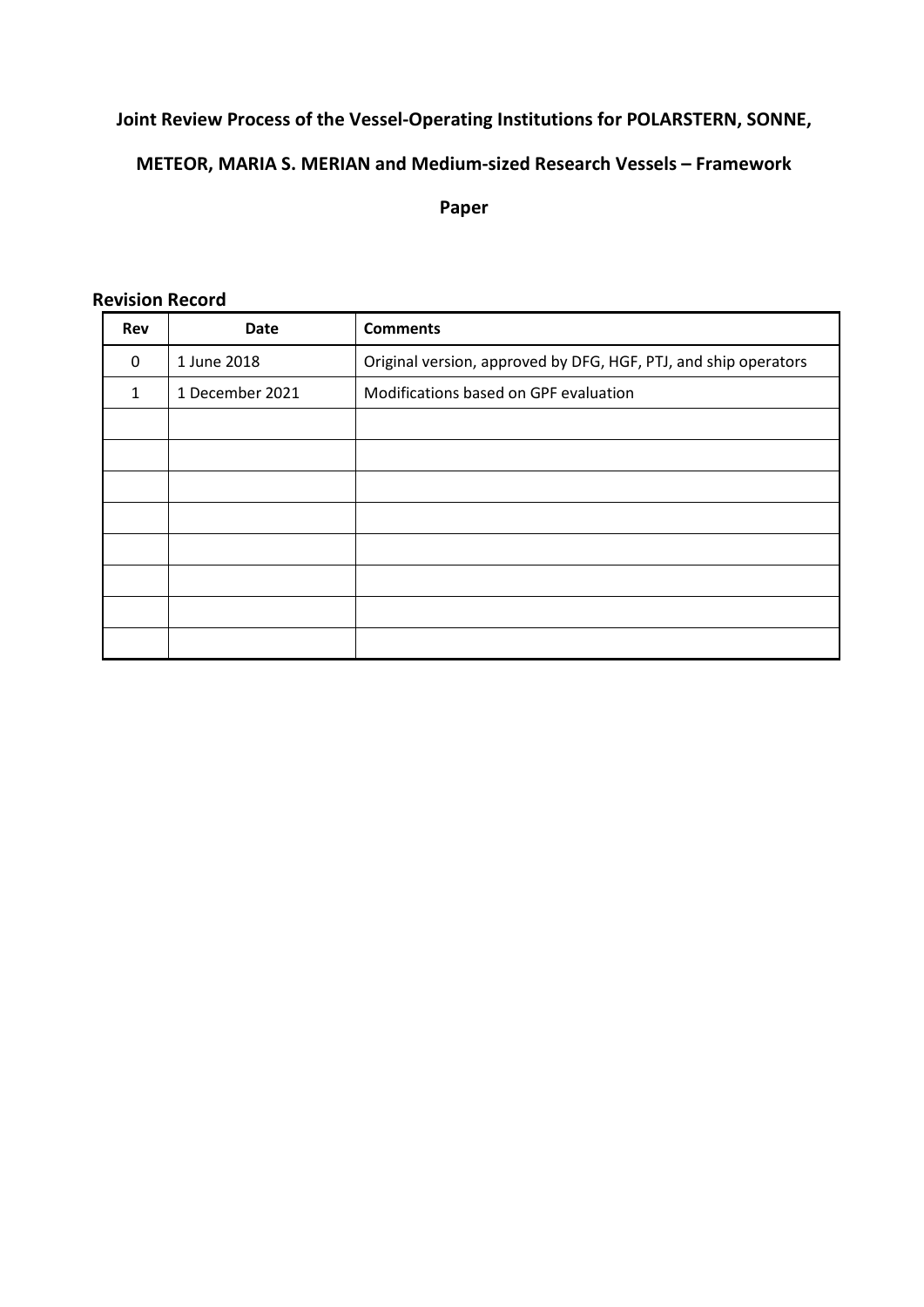Ship time on board research vessels is allocated on the basis of scientific cruise proposals. All cruise proposals for the German research vessels POLARSTERN, SONNE, METEOR, MARIA S. MERIAN, ALKOR, HEINCKE, and ELISABETH MANN BORGESE are reviewed and evaluated by a joint committee in a transparent process in line with standardised criteria. The introduction of a joint review process in 2018 served to implement the Recommendations on the Future Development of the German Marine Research Fleet (2010) prepared by the German Council of Science and Humanities. The archiving and evaluation of results after the completion of a cruise will also be subject to a standardised procedure and standardised criteria.

#### **1. Organisation of the Review Panel German Research Vessels (GPF)**

The mandate of the Review Panel German Research Vessels (GPF) is to evaluate cruise proposals for all research vessels and issue recommendations for their inclusion in cruise planning. The GPF is established jointly by the vessel-operating institutions. These institutions, DFG Review Boards in the relevant subject areas, and appropriate scientific societies can nominate members to the GPF. Nominations are formally assessed by the GPF Office and the reviewers are appointed jointly by the BMBF and the DFG, under consultation of the Helmholtz Association.

Because cruise planning for research vessels of oceangoing size takes place several years in advance, efforts should be made, drawing on experience in previous review panels, to keep the same membership on the panel for at least four years. Reviewers can be appointed for up to two four-year periods. The guidelines for appointing members and the names of the members of the GPF are both published on the German Research Vessels Portal.

Because research vessels are used by all marine science disciplines (e.g. marine geology, marine geophysics, physical oceanography, marine biology, marine chemistry, atmospheric science and maritime meteorology), it is important to ensure that the full range of disciplines is represented on the GPF.

The GPF consists of two subpanels: Oceans and Marginal Seas, and Polar Regions. In selecting members for the Polar Regions subpanel, consideration must also be given to the specific requirements of polar research.

Based on experience with previous panels, it is considered appropriate to have at least 15 to 18 scientific members on a GPF subpanel. This number of members is sufficiently large to have all disciplines represented while ensuring that an adequate number of members can attend panel meetings. Efforts should be made to appoint international members to the panel and to achieve a personnel overlap of at least 1/3 between the two subpanels. In the selection of members, special emphasis should be given to ensuring that the appropriate scientists can evaluate the international integration of cruise proposals. The organisation of subpanels and the chairing of meetings should be the responsibility of two co-chairs, who are elected by the scientific members of the review panel. Representatives of BMBF, DFG, and Helmholtz Association, and the coordinators from the vessel-operating institutions, participate as guests (without voting rights).

The work of the GPF is supported by a dedicated GPF Office. The main tasks of the GPF Office are: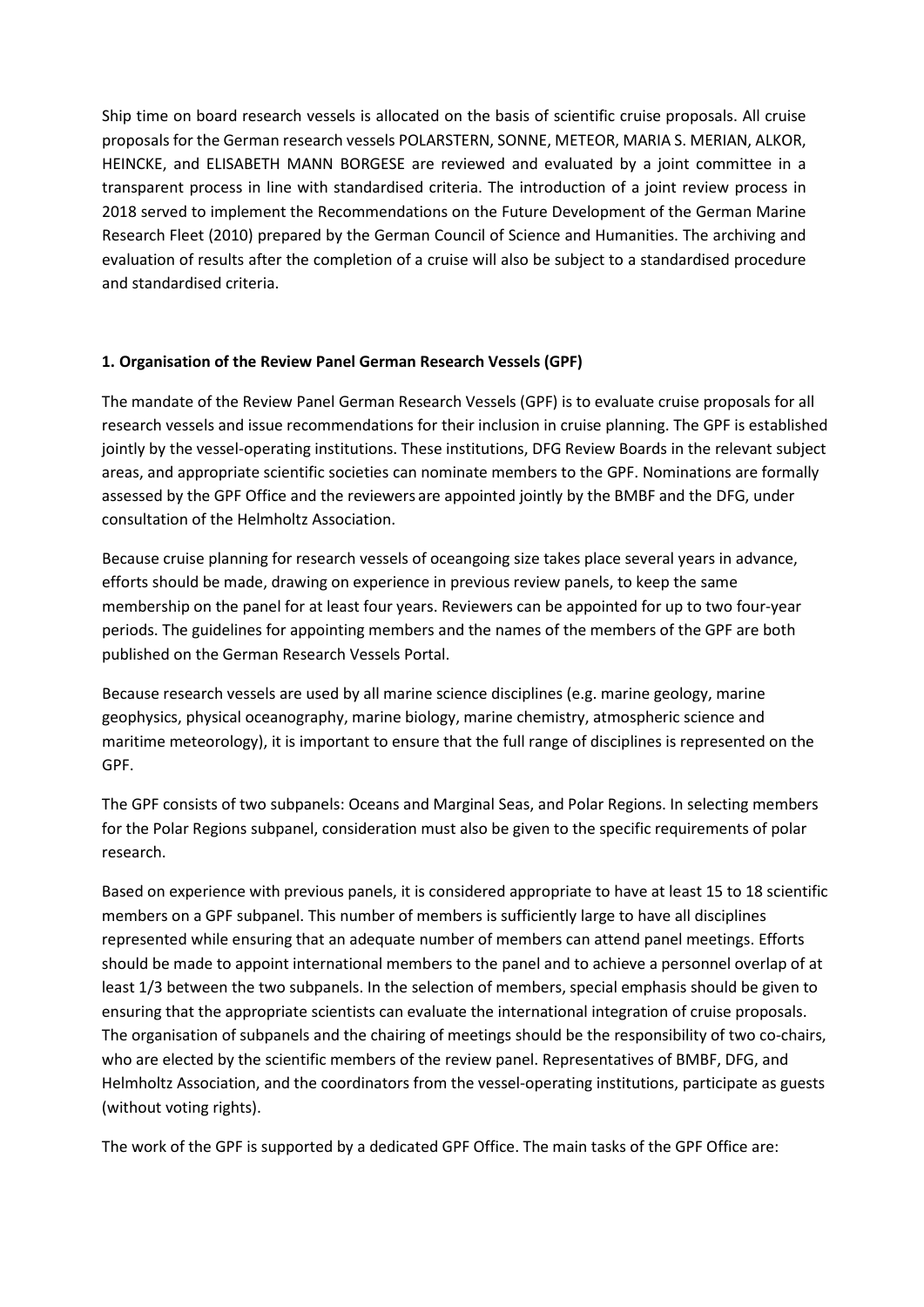screening and checking cruise proposals received; communication with reviewers; preparation and support for meetings; minute-taking; communication with cruise planners (German Research Fleet Coordination Centre, AWI, GEOMAR and IOW) and the operators of major instrumentation; organisational support for the reporting system; and, together with the webmaster, the management of the German Research Vessels Portal.

To ensure that the scientific part of the cruise proposals can be coordinated with international partners and programmes, proposals are prepared in English.

#### **2. Steps in the Review Process**

Cruise proposals should be submitted via the German Research Vessels Portal (www.portalforschungsschiffe.de). In coordination with the vessel-operating institutions and funding providers, the GPF Office publishes a joint standing open call for the submission of cruise proposals (if relevant, for defined regions and topics) via the German Research Vessels Portal. For cruises with the POLARSTERN, calls are issued on a three-yearly basis. Applications for secondary use and the use of transits on POLARSTERN can be submitted within the standing open call as well.

New cruise proposals can be submitted anytime. Cruise proposals that have been rejected by the GPF following consultation may be resubmitted once after revision. Submitted revisions to cruise proposals can be evaluated outside regular GPF meetings in written consent process if the GPF votes to allow this, in which case a recommendation is produced as to carrying out of the cruise.

Among the cruise proposals received, the GPF Office continuously identifies proposals that (i) are undertaken for research policy considerations or are being financially supported by federal departments other than BMBF, (ii) are integrated and registered as part of coordinated scientific projects (the GPF office should be notified in advance of cruises of this type; this includes scientifically justified cruises that form part of DFG-funded CRCs or the HGF's POF), (iii) primarily serve the purposes of student training or (iv) the testing and development of major instrumentation. These cruise proposals should not undergo (further) scientific review but only need to be evaluated in terms of the appropriateness of the requested ship days. The evaluation is based on written proposed decisions by two scientific members of the GPF. Regularly conducted cruises for the purposes of student training should undergo one evaluation for the duration of a given training programme by members of the GPF and, if required, representatives of the participating universities.

For cruise proposals that do not fall into one of the four above-mentioned categories, the GPF Office selects at least two reviewers per cruise proposal and two rapporteurs from the GPF. International researchers should be involved in the review process if possible to allow the scientific programme and its international integration to be evaluated. The task of the rapporteurs is to assess the utility of the written reviews prior to the GPF meeting, and to prepare on the basis of the reviewers' and their own assessments a proposed decision for the review panel. Strict confidentiality must be maintained during the review process. Apart from the GPF Office and the co-chairs, the names of the reviewers should only be known to the representatives of the BMBF and the DFG. Where the reviewers' opinions on a cruise proposal clearly differ, additional reviews may be obtained.

The written reviews should be obtained in due time prior to the next panel meeting. The reviewers are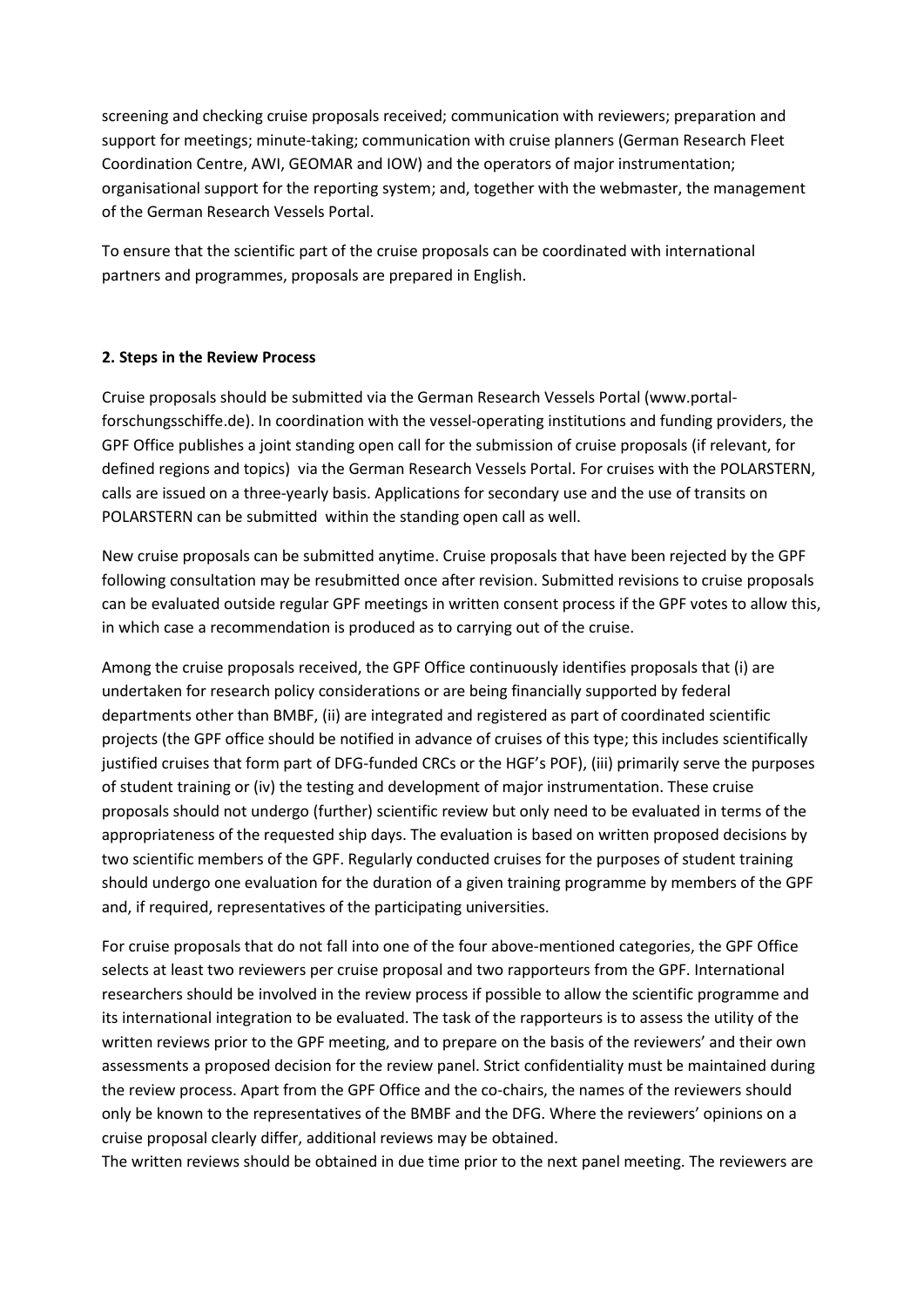provided with a structured review form. At the meetings, all panel members have copies of the anonymous reviews.

Secondary user proposals are evaluated as part of the regular review process. Proposals for secondary use for approved cruises must be submitted with sufficient lead time (at least 1 year for large vessels). In individual cases, the GPF can also evaluate secondary user proposals (with the involvement of the GPF Office and the co-chairs) and find a recommendation on carrying out the cruise on a written consent basis.

To avoid any appearance of a conflict of interest in the case of cruise proposals that cover several different institutions, while ensuring a sufficiently large number of panel members for the assessment of a proposal, members of the same university faculty or the same non-university institution should be excluded from reviewing and evaluating one another's proposals. The fact that two individuals work in different institutions in the same city does not constitute a potential conflict of interest. Potential conflicts of interest are disclosed at the meeting and recorded in the meeting documents. During the same meetings the subpanels also discuss the appropriateness of working days for cruise proposals which do not require *scientific* review.

If the number of approved cruise proposals exceeds the available ship days or available major instrumentation, the subpanels can prioritise the proposals to be taken into account in cruise and instrumentation planning. In course of the logistical cruise planning, this prioritisation of the positively reviewed proposals should be considered. The combination or shortening of cruises must be agreed with the co-chairs.

To allow cruise proposals to be discussed and evaluated in sufficient detail, it is suggested that a duration of 1-3 days is appropriate for each subpanel meeting. Ideally, there should be a central location for meetings, preferably in Berlin or Hamburg, and fixed meeting dates.

After the panel voted on each cruise proposal, the proponents and relevant ship operators are informed about the decision. The review process ends once the notification letters have been sent out.

The proposed process envisages a lead time of around 2 years (or longer in the case of the POLARSTERN; see above) between the submission of a cruise proposal and the carrying out of a cruise. To be able to respond quickly in the event of natural or environmental disasters and cruises intended to study them, it must also be possible for cruise plans to be amended at short notice where there is sufficient scientific or logistical justification. The GPF is appropriately involved in this process in terms of reviewing such proposals on a short notice.

Using the same process for all research vessels enables the efficient deployment of vessels and instrumentation by allowing ship time to be exchanged between vessels where logistically appropriate.

## **3. Preparation of Cruise Reports**

Cruise reports record the work carried out on board and document the storage of data and samples.